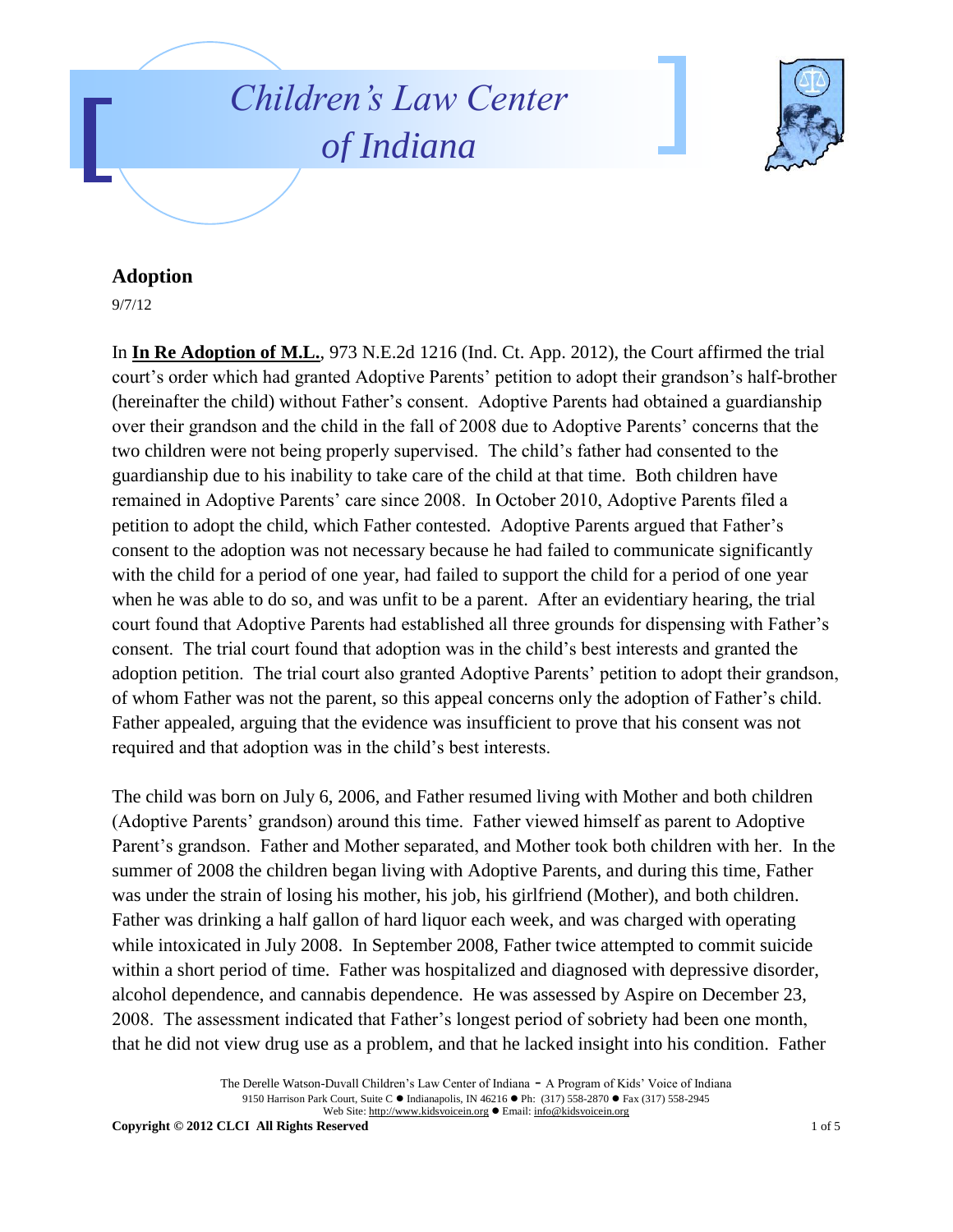was diagnosed with polysubstance dependence, depressive disorder, and alcohol dependence. Father received treatment from Aspire from May to August 2009.

Due to the turmoil in his life, Father visited with the child only a few times between October 2008 and December 2009. Father was allowed by Adoptive Parents to have visitation with the child: (1) first at the home of his father and stepmother every other Saturday in 2009; (2) then weekly unsupervised for two to three and one half hours each week beginning in April 2010; (3) then weekly in Adoptive Parents' home beginning in November 2010; (4) finally, every other week in Adoptive Parents' home beginning in January 2011. On March 3, 2011, Adoptive Parents informed Father that they were suspending his visitation, but in April 2011 they began allowing Father to see the child at a restaurant for about one hour every other week.

On September 19 and 20, 2011, the court held an evidentiary hearing on the Adoptive Parents' petition to adopt the child. The trial court had dismissed Mother from the proceedings "for failing to prosecute [her] Motion to Contest without unreasonable delay pursuant to IC 31-19-9- 18", and had dismissed Father's Motion to Contest the adoption of Adoptive Parents' grandson. Thus, the primary issue was whether Father's consent to the child's adoption was required. Father's testimony at the hearing included the following: (1) at the age of twelve, he began struggling with depression, cutting himself, and using marijuana; (2) he had experimented with a variety of drugs, including inhalants, methamphetamine, cocaine, and hallucinogens; (3) he had shifted from job to job; (4) in October 2004 he was arrested for public intoxication and assault after consuming alcohol and Klonopin, for which he did not have a prescription; (5) during his hospitalization for attempting to kill himself, he was diagnosed with depressive disorder, dysthymic disorder, alcohol abuse, and a self-inflicted chest wound; (6) he had thirty-five to forty scars on his chest and arms from cutting himself; (7) he was diagnosed with alcohol dependence and cannabis abuse and was found to have poor judgment and insight during court ordered treatment with Community Addiction Services of Indiana (CASI) from December 2004 until discharged in April 2005; (8) he continued to drink during the time he was receiving treatment at CASI; (9) he did not feel that it was necessarily bad to smoke marijuana, and, despite being advised multiple times to stop drinking alcohol, he did not feel his alcohol use was as serious as medical professionals tried to make it; (10) he drank half a pint of whiskey or vodka several nights a week between February 2009 and February 2010; (11) he currently goes one to three weeks at a time without drinking alcohol, but still uses it when he can afford to do so; and (12) he does not like to take medication for depression and prefers to deal with it on his own. With regard to Father's income, the evidence showed that: (1) he earned \$6,000 in 2008, \$13,000 in 2009, and \$20,000 in 2010; (2) he received food stamps from September 2010 until February or March 2011; (3) as of August 2011, he was living paycheck to paycheck and had only a few dollars in his bank accounts; (4) when he visited with the child or both children, he

> The Derelle Watson-Duvall Children's Law Center of Indiana - A Program of Kids' Voice of Indiana 9150 Harrison Park Court, Suite C · Indianapolis, IN 46216 · Ph: (317) 558-2870 · Fax (317) 558-2945 Web Site: http://www.kidsvoicein.org · Email: info@kidsvoicein.org

**Copyright © 2012 CLCI All Rights Reserved** 2 of 5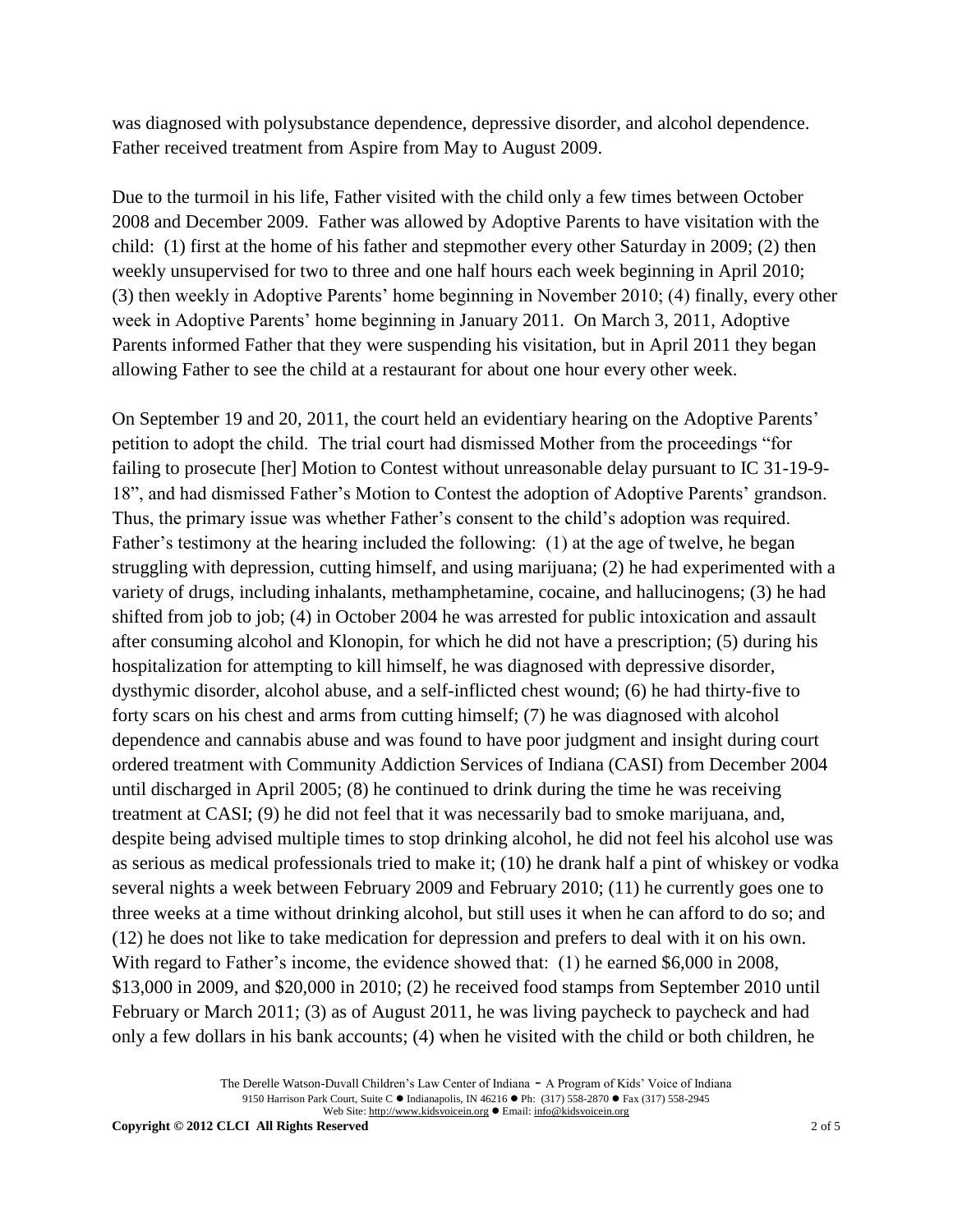paid for their meals and transportation as well as some small gifts; (5) he had paid Adoptive Parents a total of \$60 in child support and also paid \$60 toward the child's soccer registration fee; and (6) he agreed that, at a minimum, the money that he spent on alcohol could have been used to support the child. Father also testified that: (1) he consented to the guardianship because, at the time, he was unable to properly take care of the children; (2) he did not visit the children between October and December 2008 because of his suicide attempt and he did not think it was good for the children to see him struggling so hard and not thinking clearly; (3) so far as he was aware, Adoptive Parents had given the child a "stable, nurturing" environment; and (4) he feels that the children "should have a lifelong brotherly bond" and that they "should always have an opportunity to know each other."

Evidence from Adoptive Parents included that: (1) when he first started living with them, the child had developmental delays in his growth and speech, both of which have improved; (2) the child has become close to Adoptive Parents' five grandchildren, especially a granddaughter with whom the child attended preschool; (3) Father's behaviors made them concerned about his emotional stability; (4) they do not believe the child is bonded to Father and do not see signs that he is missing Father; (5) they stopped allowing Father to visit the child outside of their home because they were concerned for the child's safety; (6) they had not seen any changes since 2008 and were concerned that Father would continue his patterns of instability and substance abuse; and (7) they felt it was in the child's best interests to be adopted because he had come to view them as his parents and felt comfortable in their home.

On December 29, 2011, the trial court issued an order finding that Father's consent to adoption was not required because he had failed to communicate significantly with the child, had failed to provide for the child when he was able to do so, and because he was unfit. The court also found that the adoption was in the child's best interest and granted the adoption petition.

**The Court concluded that there was sufficient evidence to support the trial court's conclusions that Father is not a fit parent and that the adoption is in the child's best interests.** Id. at 1224. The Court, citing MacLafferty v. MacLafferty, 829 N.E.2d 938, 940 (Ind. 2005), stated that the Court generally gives considerable deference to the trial court's decision in family law matters, recognizing that the trial judge is in the best position to judge the facts, determine witness credibility, get a feel for the family dynamics, and get a sense of the parents and their relationship with their children. M.L. at 1222. The Court reviewed the provisions of IC 31-19-9-8, which provides in relevant part:

(a) Consent to adoption, which may be required under section 1 of this chapter, is not required from any of the following:

The Derelle Watson-Duvall Children's Law Center of Indiana - A Program of Kids' Voice of Indiana 9150 Harrison Park Court, Suite C · Indianapolis, IN 46216 · Ph: (317) 558-2870 · Fax (317) 558-2945 Web Site: http://www.kidsvoicein.org Email: info@kidsvoicein.org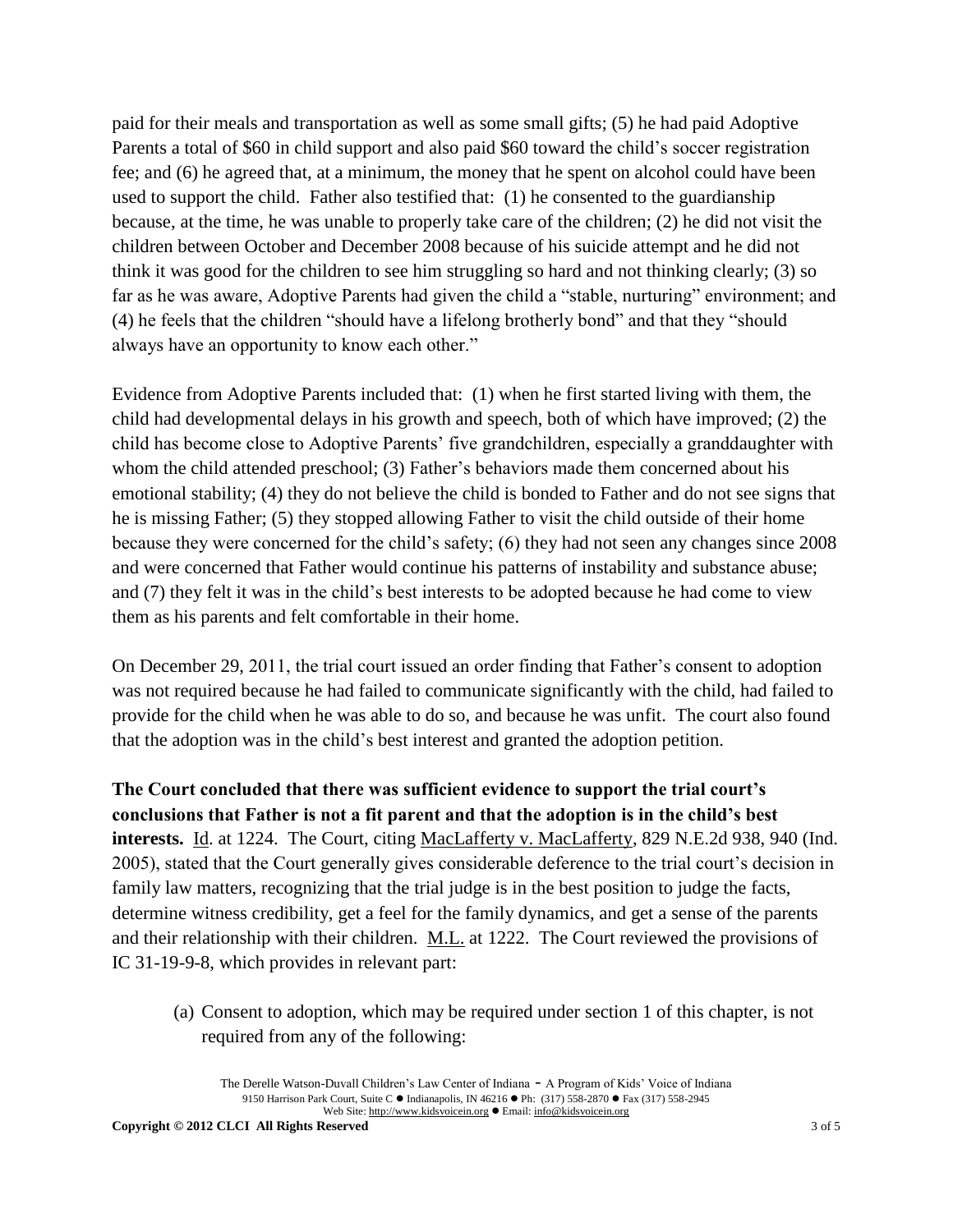- (2) A parent of a child in the custody of another person if for a period of at least one (1) year the parent:
	- (A) fails without justifiable cause to communicate significantly with the child when able to do so; or
	- (B) knowingly fails to provide for the care and support of the child when able to do so as required by law or judicial decree.

….

(11) A parent if:

- (A) a petitioner for adoption proves by clear and convincing evidence that the parent is unfit to be a parent; and
- (B) the best interests of the child sought to be adopted would be served if the court dispensed with the parent's consent.

The Court also said that: (1) Adoptive Parents, as the petitioners, had the burden of proving by clear and convincing evidence that consent was not required; (2) the provisions of IC 31-19-9-8 are written in the disjunctive; therefore, they each provide independent grounds for dispensing with parental consent; and (3) regardless of which provision is relied on, adoption is granted only if it is in the best interests of the child (multiple citations omitted). Id. The Court, in addressing Father's fitness, noted that the statute does not provide a definition of "unfit." Id. at 1223. The Court observed that the interpretation of a statute is a pure question of law, which is reviewed denovo. Id. The Court cited M.S. v. C.S., 938 N.E.2d 278, 282 (Ind. Ct. App. 2010), which states that the Court, in construing a statute, gives words and phrases their plain and ordinary meaning. M.L. at 1223. The Court quoted BLACK'S LAW DICTIONARY, which defines "unfit" as "[u]nsuitable; not adapted or qualified for a particular use or service" or "[m]orally unqualified; incompetent." Black's Law Dictionary 1564 ( $8<sup>th</sup>$  ed. 2004). M.L. at 1223. The Court observed that both Father and Adoptive Parents have looked to cases where parental rights have been terminated as a result of a petition made by the Department of Child Services (DCS) for guidance. Id. The Court said that, although the termination statute (IC 31-35-2-4) does not use the work "unfit," the Court has frequently referred to its provisions as indicators of a parent's fitness, and termination cases clearly deal with a parent's suitability or competence to be a parent. Id. The Court said that the termination statutes and adoption statutes strike a similar balance between the parent's rights and the child's best interests. Id. The Court agreed that termination cases provide useful guidance as to what makes a parent "unfit." Id. The Court noted that in termination cases the Court has considered factors such a parent's substance abuse, mental health, willingness to follow recommended treatment, lack of insight, instability in housing and employment, and ability to care for a child's special needs. Id. The Court cited the following cases: In Re J.S., 906 N.E.2d 226, 235 (Ind. Ct. App. 2009) (affirming termination of parental rights based on parents' drug use and inability to maintain stable housing and

> The Derelle Watson-Duvall Children's Law Center of Indiana - A Program of Kids' Voice of Indiana 9150 Harrison Park Court, Suite C · Indianapolis, IN 46216 · Ph: (317) 558-2870 · Fax (317) 558-2945 Web Site: http://www.kidsvoicein.org · Email: info@kidsvoicein.org